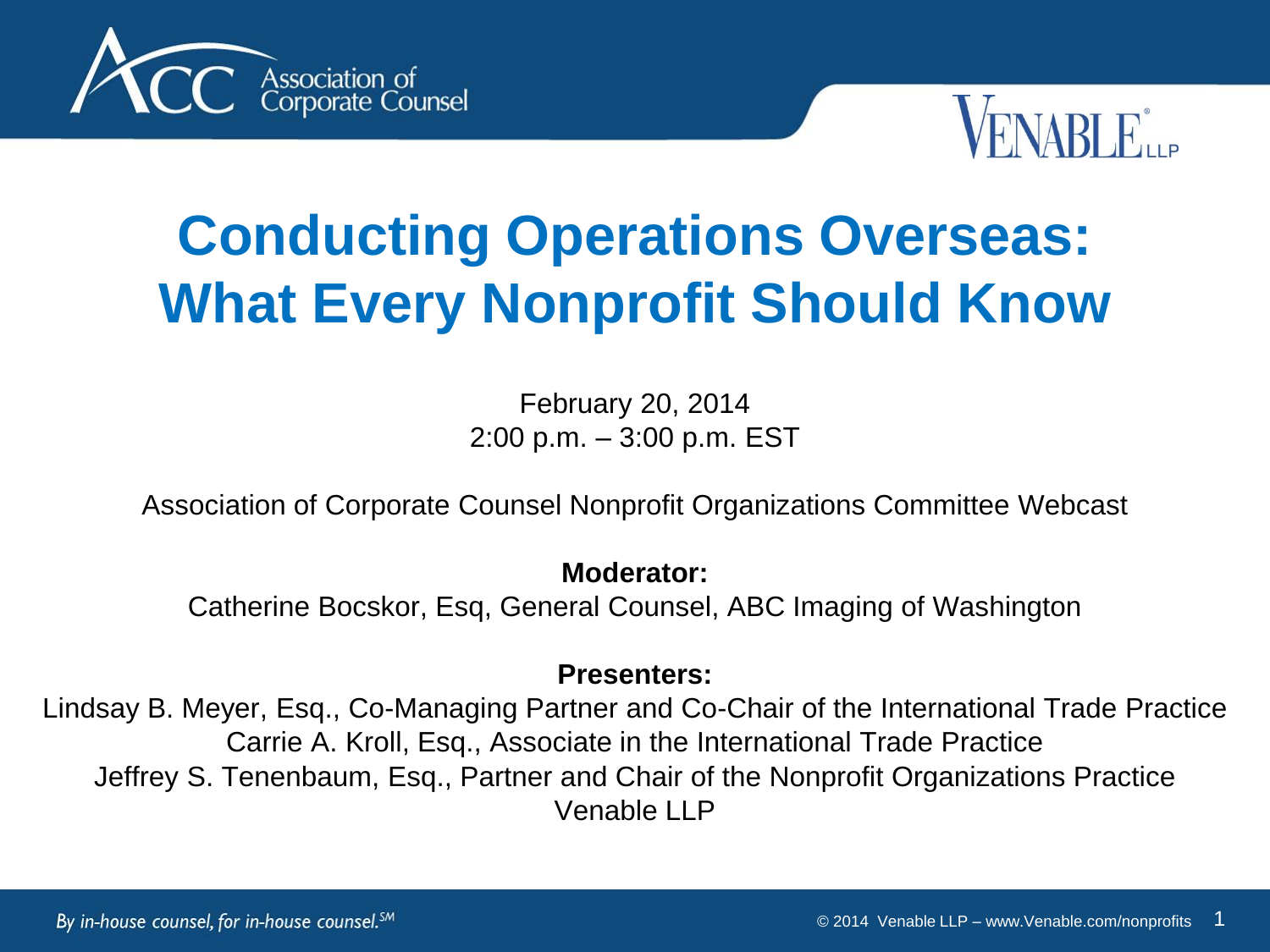



#### Road Map: Top Ten Steps to Successful and Compliant International Operations

- **IDENTIFY Anally In the Foreign Market: What's next?**
- **Phased Approach: Considerations in entering foreign market**
- **Foreign Jurisdictions: What locale works for activities?**
- Form of Entity: What type of operation best meets your goals?
- **-** How best to protect your Intellectual Property
- Compliance: Anti-Corruption Laws
- **Cther Important Considerations:** 
	- Tax and Accounting Issues
	- Contracts: Essential provisions for protecting your interests
	- Employment Issues
	- Compliance: US Export Controls and Economic Sanctions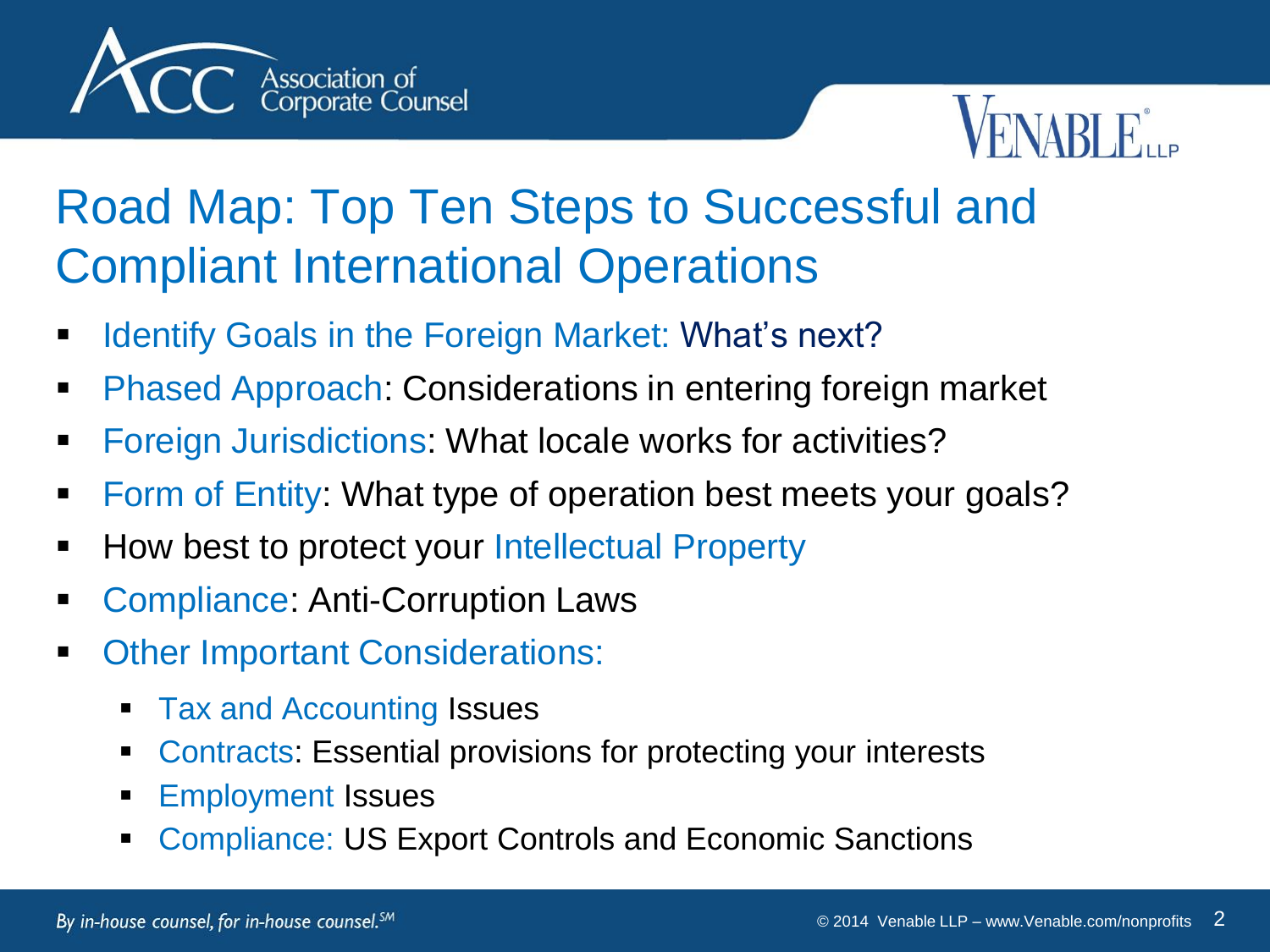



### I. Goals in the Foreign Market

- Questions to ask?
	- What is your goal in the foreign jurisdiction? Identifying what you'd like to accomplish is the first priority. It will dictate almost all of the decisions that follow.
		- Examples: Trade Fair; Educational event; Networking; Formalize ongoing work; Partner with a similar organization to increase membership; Gain access to market
	- Long term/Short term? Host of a one-time event or establish a presence
	- Partner or independent?
	- Activities? Education; Sales; Fairs; Membership dues; Distribution of materials
- Answers will direct considerations as to type of organization or entity to establish abroad, if any.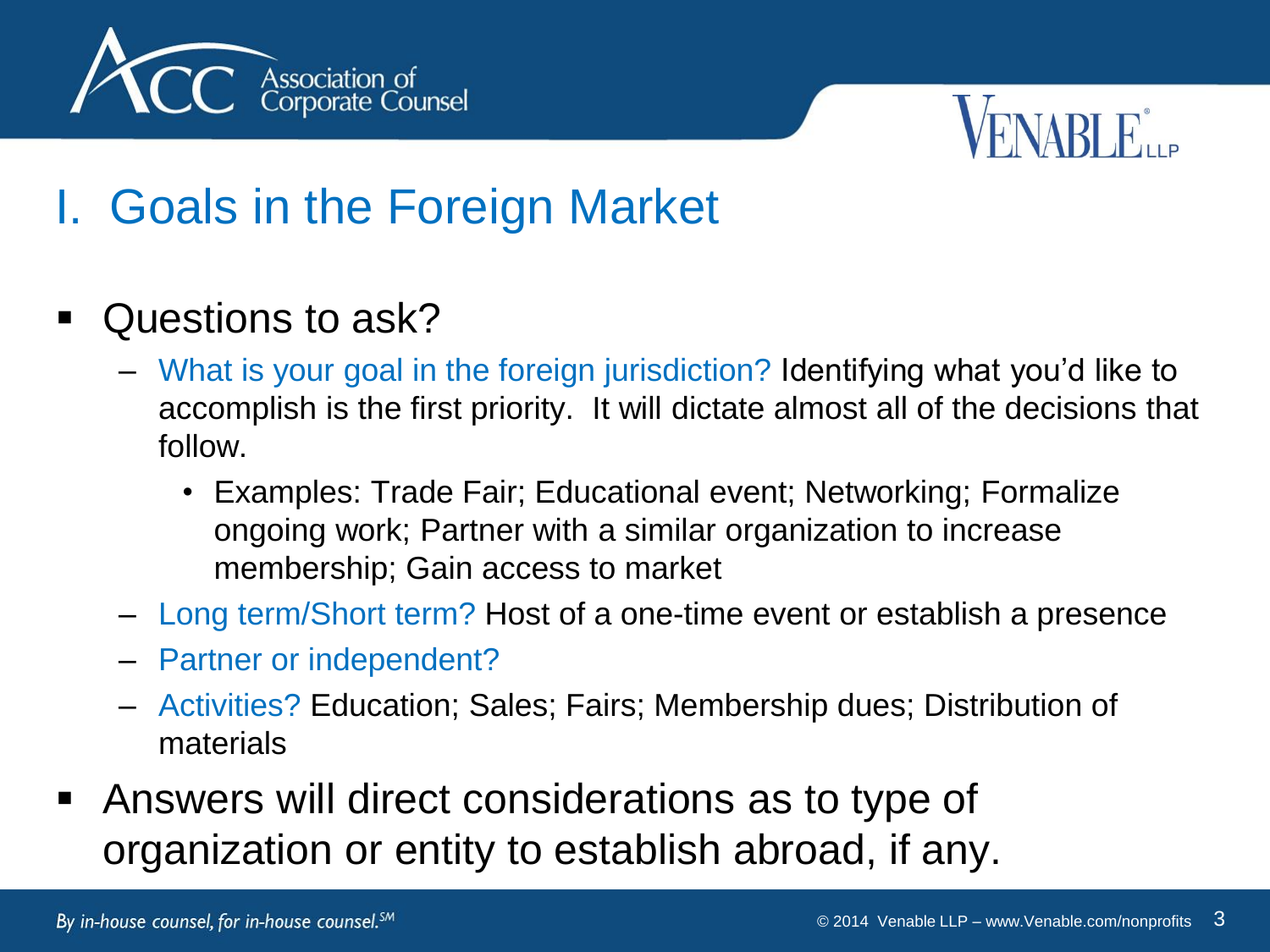



#### II. Phased Approach

- Recommend: Dip your toe in the water first!
- **Specific/Isolated Event v. Ongoing Presence** 
	- If your organization does not yet have an international presence:
		- Host a one-time conference
		- Use of Association Management Company or "Trade Fair Organizer"
	- Affiliation with a similarly-situated association (i.e., partner with a local association entity)
	- Joint Venture
	- Local office of a US nonprofit
	- Establish an "In-Country Branch" (or Chapter)
	- Establish a nonprofit entity under local law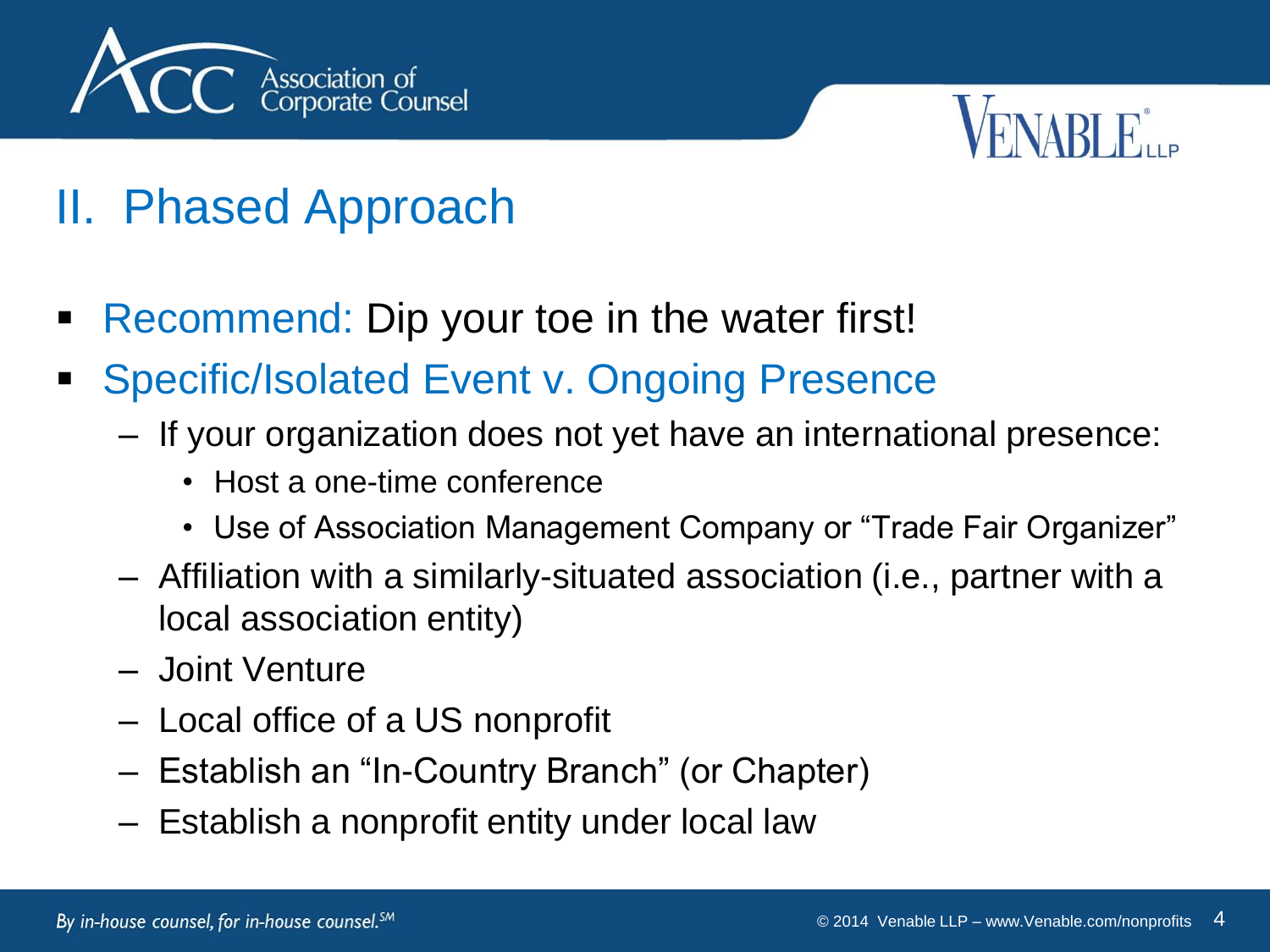



#### III. Geography: What Location Makes the Most Sense for Your Nonprofit?

- General Factors to Consider in Choosing a Locale:
	- One-time event or establishing a presence? *Always the threshold question.*
	- Any onerous "registration" requirements?
	- Is it difficult, time-consuming, or expensive to set up a tax-exempt entity?
	- Repatriation restrictions?
	- Any US tax treaty with that country?
	- Any US export controls or economic sanctions prohibiting transactions by US persons in the country or with "nationals" of the country?
	- Is country high on Transparency International's "Corruption Index"?
	- Any US National Export Initiatives? (e.g., green technology, energy projects, etc.)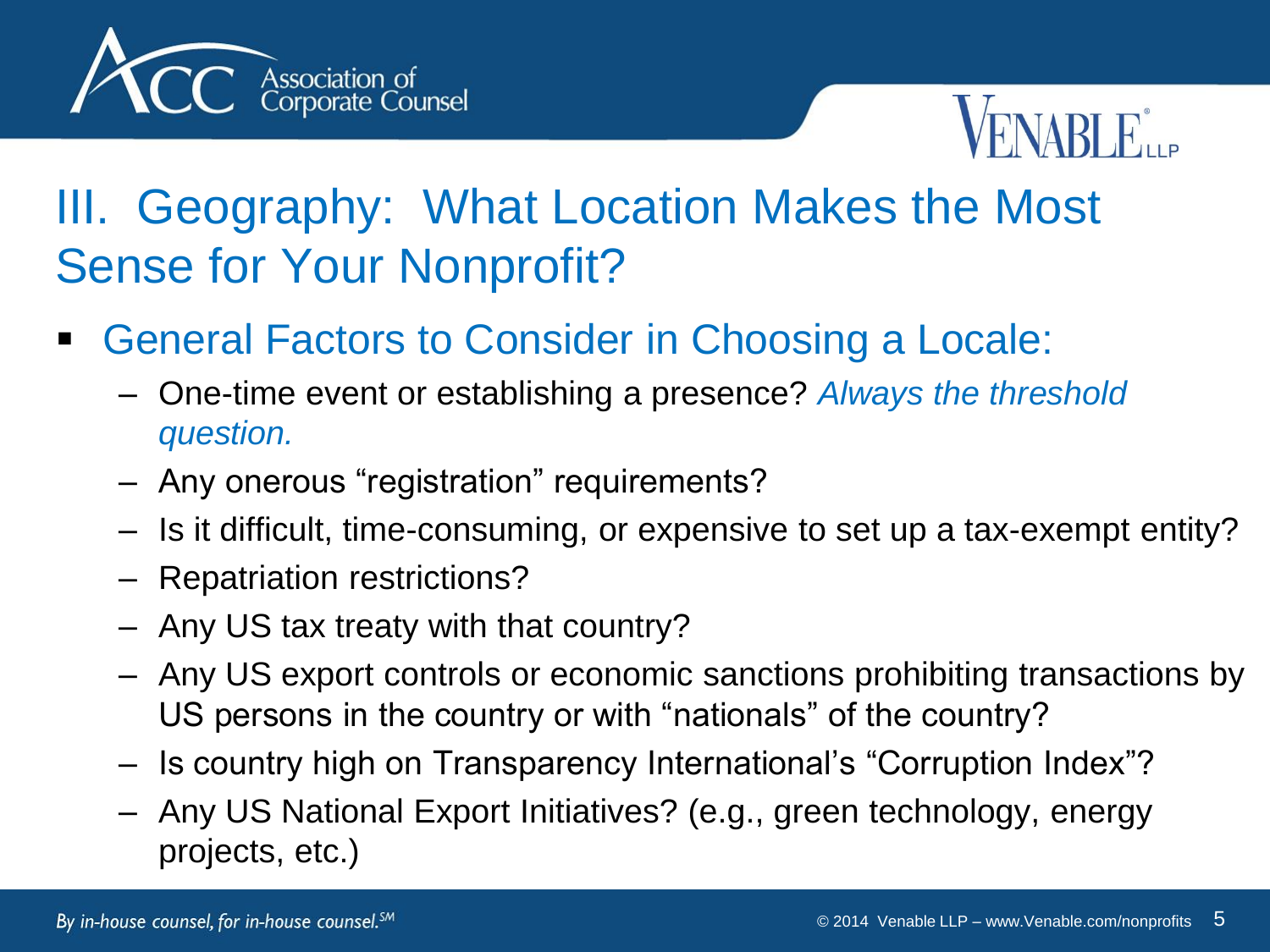



#### III. Geography: How Your Location May Impact Local (Foreign) Business Operations

- Business Considerations for Successful Operations:
	- Does country have strict "registration" requirements for establishing an entity if certain threshold of activity?
		- "Charity" Limited operations? Is it different than a nonprofit? Is nonprofit or charitable status required to accomplish goals in country?
	- Fundraising: Restrictions on who can fundraise? Types of entities, Individuals? Amount of money?
	- Repatriation: Restrictions on whether money can be sent to US Headquarters? On how money can be used in-country?
	- Members/Volunteers: Are they "employees" under local law? Can work be outsourced? How are they treated for tax purposes?
		- What level of in-country work will be accomplished? Required?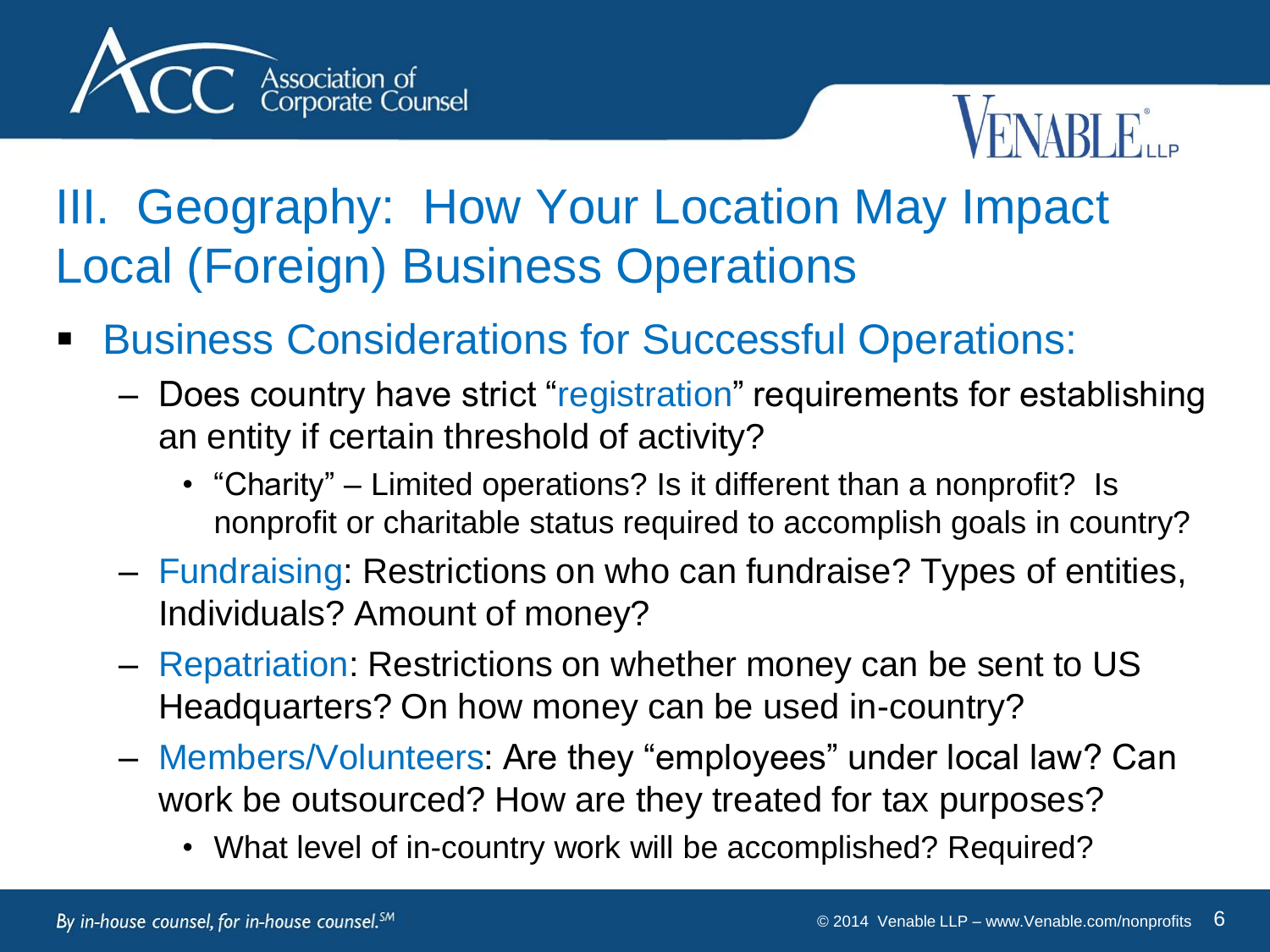



**Least** 

**Least** 

**Risk**

**Control**

## IV. Form of Entity: Organizational Considerations

#### *Considerations:*

- **Host Conference without Contracting with Local Entity**
- **Association Management Companies:** 
	- Careful agreement review: Know what and with whom you are contracting
	- Revenue-producing event?
	- Logistics
	- Specific registration requirements? (e.g., bank accounts)
- Affiliation with Similarly-Situated Entity
	- Due diligence re: organization/association
	- Agreement negotiations
	- Under local laws, are you "doing business"?
	- Use of IP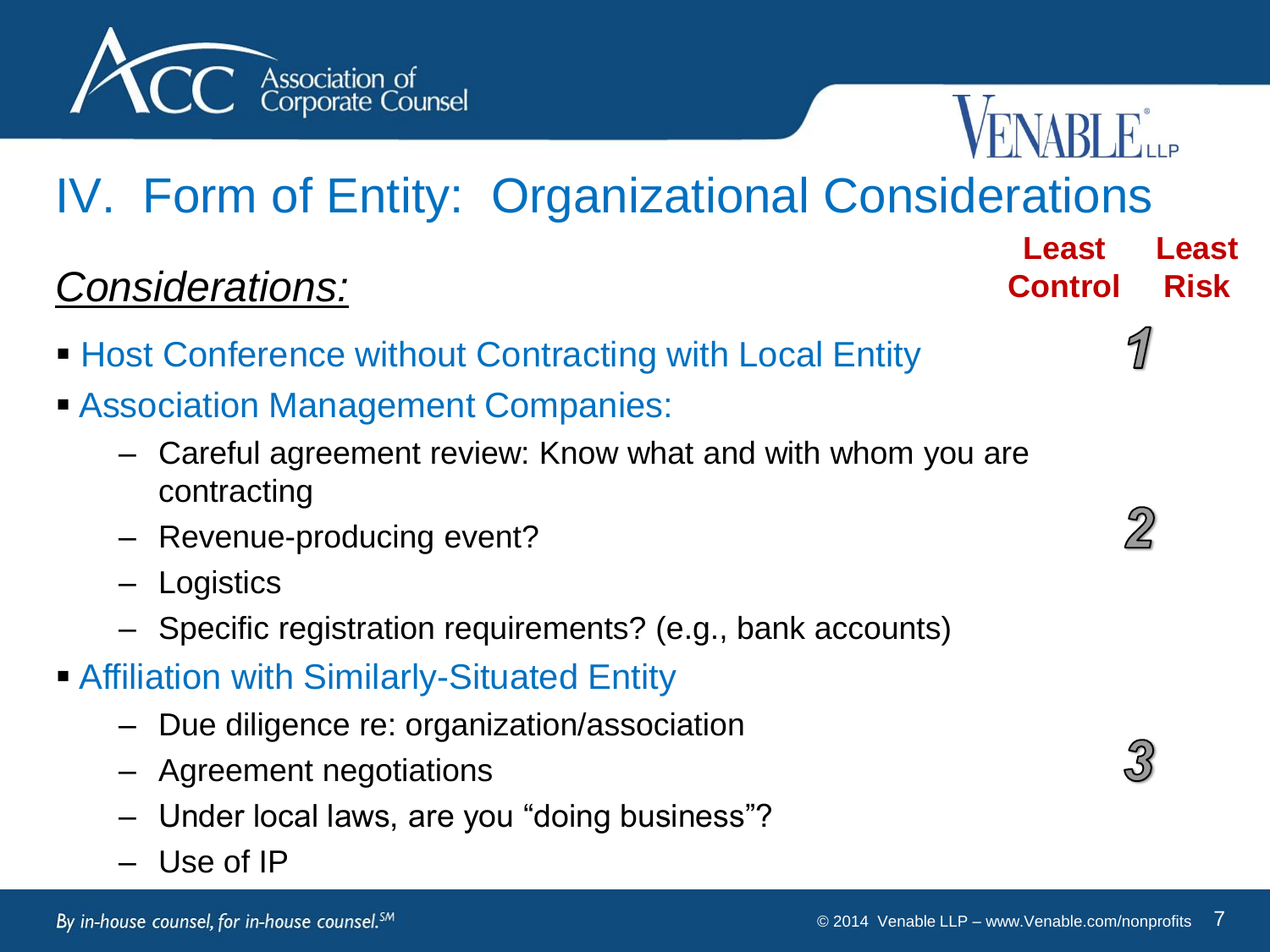

#### *Considerations (cont'd.):*

- **Joint Venture** 
	- Due diligence re: organization/association
	- Agreement negotiations
	- Under local laws, are you "doing business"?
	- Use of IP
	- Compliance with FCPA and other national anti-bribery legislation

#### **In-Country Branch v. Independently Incorporated Affiliate**

- "Doing Business" under local laws
- Local employment and tax considerations
- Variation in nonprofit treatment under local law
- "Tax Exempt" registration requirements
- Foreign recordation of IP recommended

**FNARLE...** 

**Greatest** 

5

**Risk**

**Greatest**

**Control**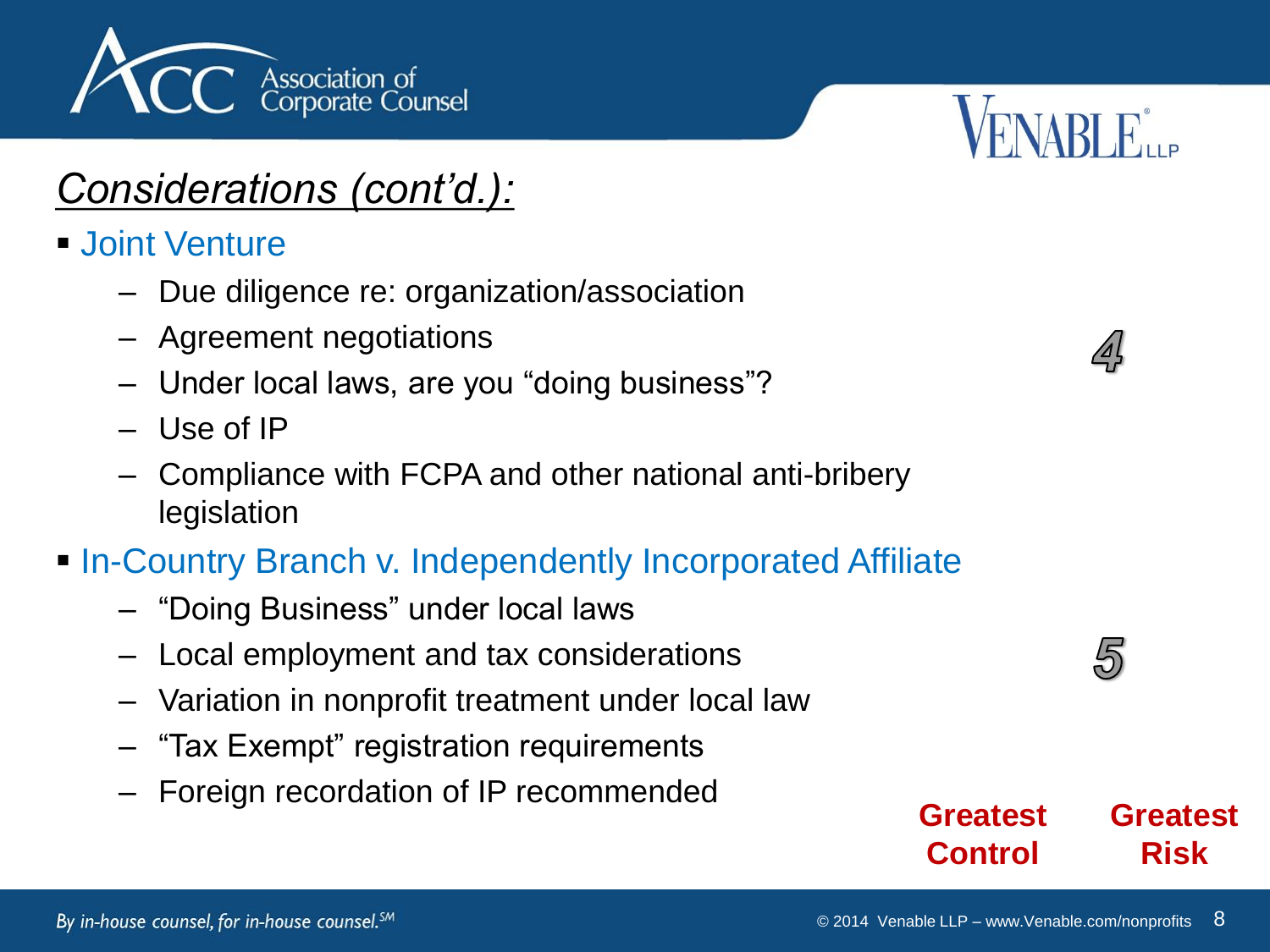



## V. Intellectual Property and "Confidential Information"

- **Protecting your Intellectual Property:** 
	- IP includes: Logos, Trademarks, Patents
	- Depending on target country, IP rights and protection may be a high-risk issue
	- Is target country signatory to any International IP Conventions?
- Is your IP Registered and Recorded in the US?
	- Consider registration of IP (or "international" version of IP) under local laws in target country
	- Differentiating between IP and "Confidential Information," i.e., proprietary business info (also requires contractual protections)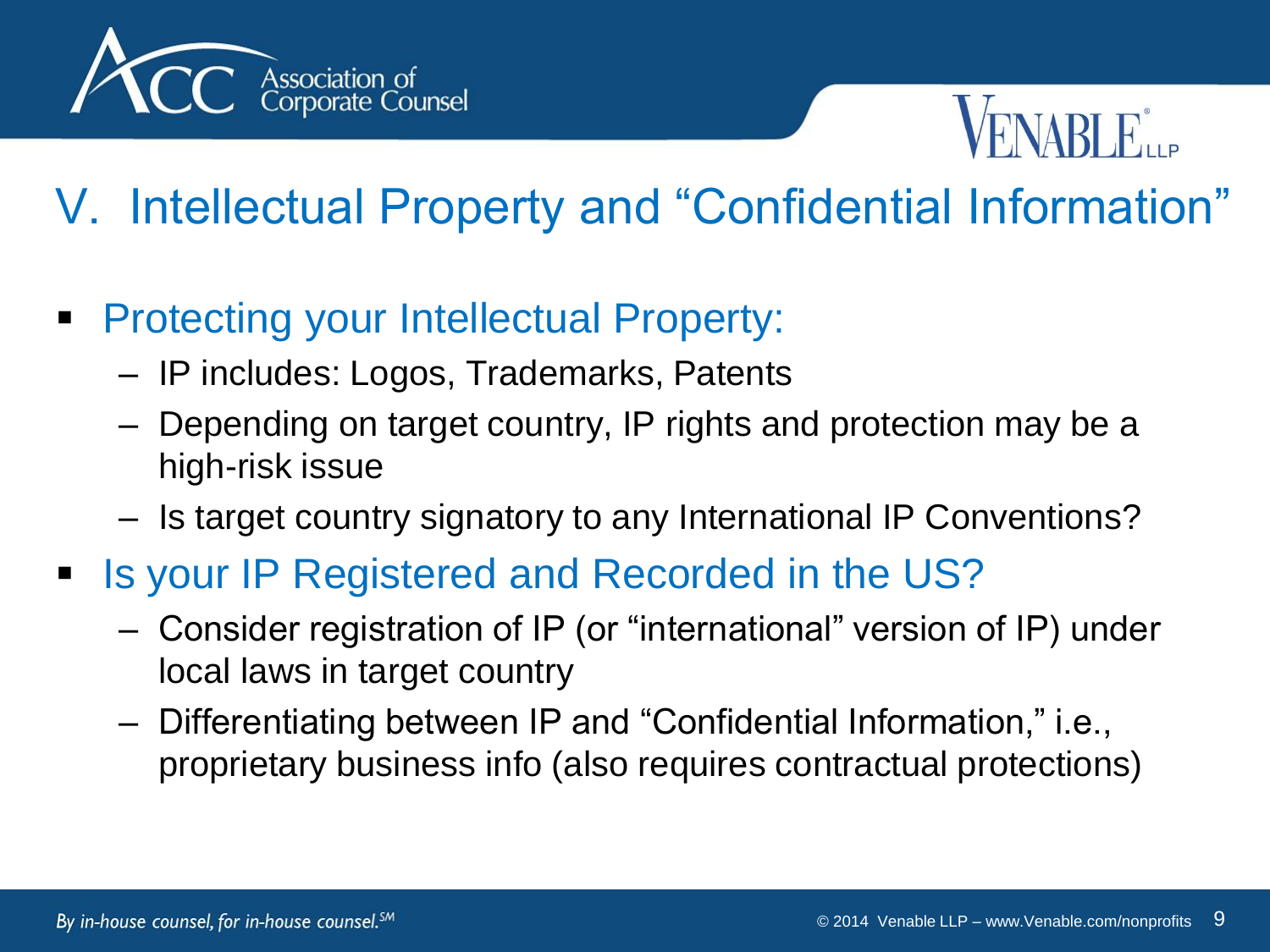



## V. Intellectual Property and Protection of Information

- Best Practices for Intellectual Property Protection
	- Assess your IP and "get house in order" before venturing overseas
	- Determine whether target nation(s) are "high risk"
	- Determine whether target nation(s) are "first to file" or "common law" countries (first to use) for IP/trademark (IP protections are dictated by local laws)
	- Implement governance policies
	- Vet all contract provisions with service providers and potential partners abroad with respect to IP protection, *especially* if governing law is not U.S. law
	- Consult with IP/trademark counsel *before* engaging in activities or setting up entity abroad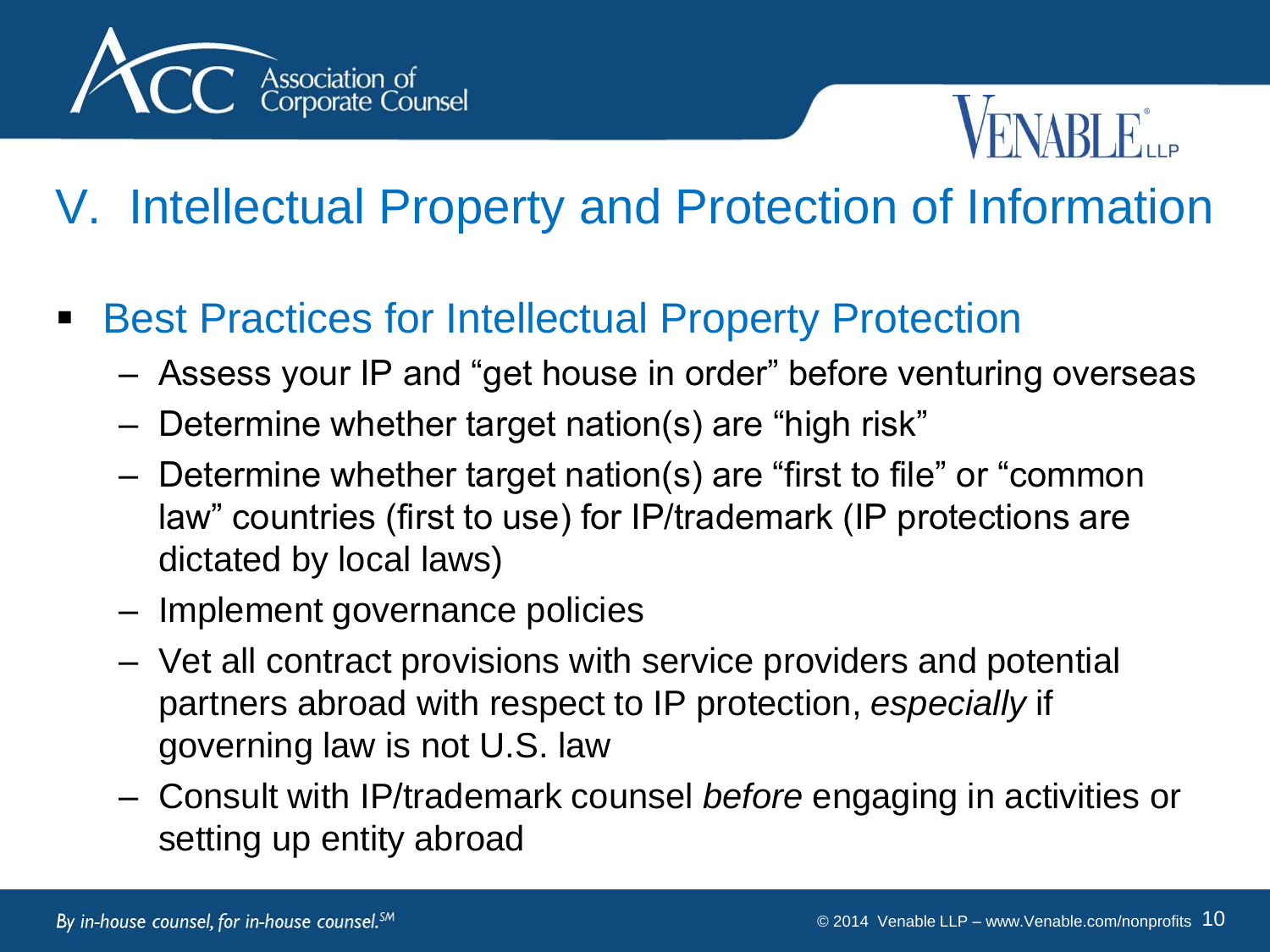



#### V. Intellectual Property: Trademark Protection

Best Practices for Trademark Protection

*\*\*U.S. trademark registration is ineffective in foreign countries, thus must affirmatively take steps to protect your brand.*

- Retain express contractual control over use of marks by parties, like "Chapters"
- Exercise actual control over such use
- Do not rely on the independent quality control measures of such parties
- Create a version of your logo/mark that includes the phrase "Foreign Section" or "Chapter"
- Put in place a formal Trademark Policy that licenses use of the logo to foreign chapters and automatically binds them to specific controls on use
- Require that any applications to register Trademarks are filed by, and in the name of, the US headquarters, not the foreign chapter, branch, or section
- Depending on jurisdiction, local recordation may be appropriate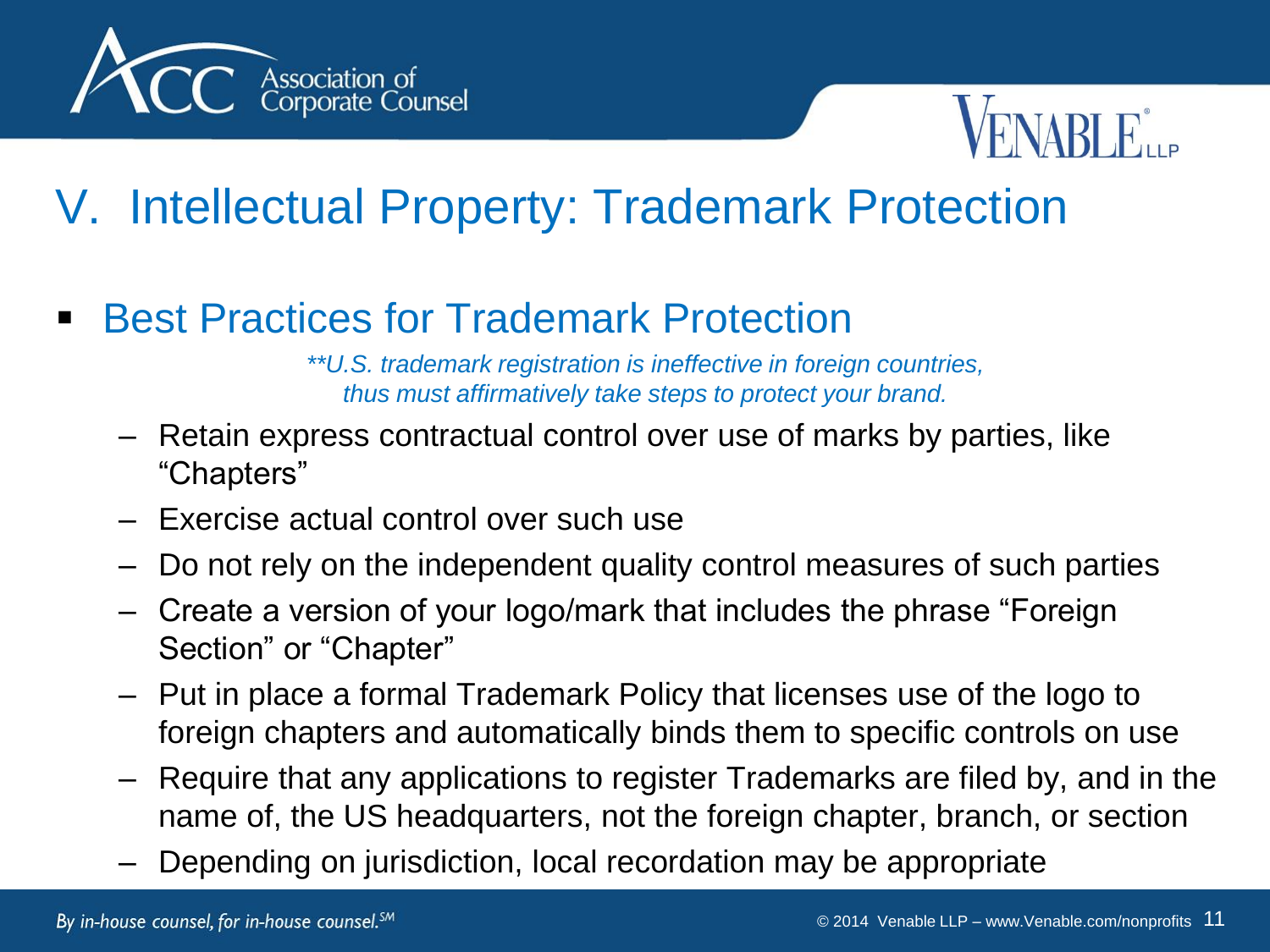



## VI. US and Foreign Anti-Corruption Legislation

- US Foreign Corrupt Practices Act ("FCPA"): US law enacted by Congress in 1977 to halt rampant bribery of foreign government officials
- **Anti-Bribery Provisions:** 
	- Prohibits paying of, offering, or promising to pay (authorizing to pay or offering) money or "anything of value,"
	- With corrupt intent, directly or indirectly,
	- To a "foreign government official" or political party official
	- For the purpose of (i) influencing an official act or decision; (ii) causing the official to fail to perform his lawful duty; or (iii) obtaining or retaining business or to secure any improper advantage.
- Certain *limited* exceptions and affirmative defenses exist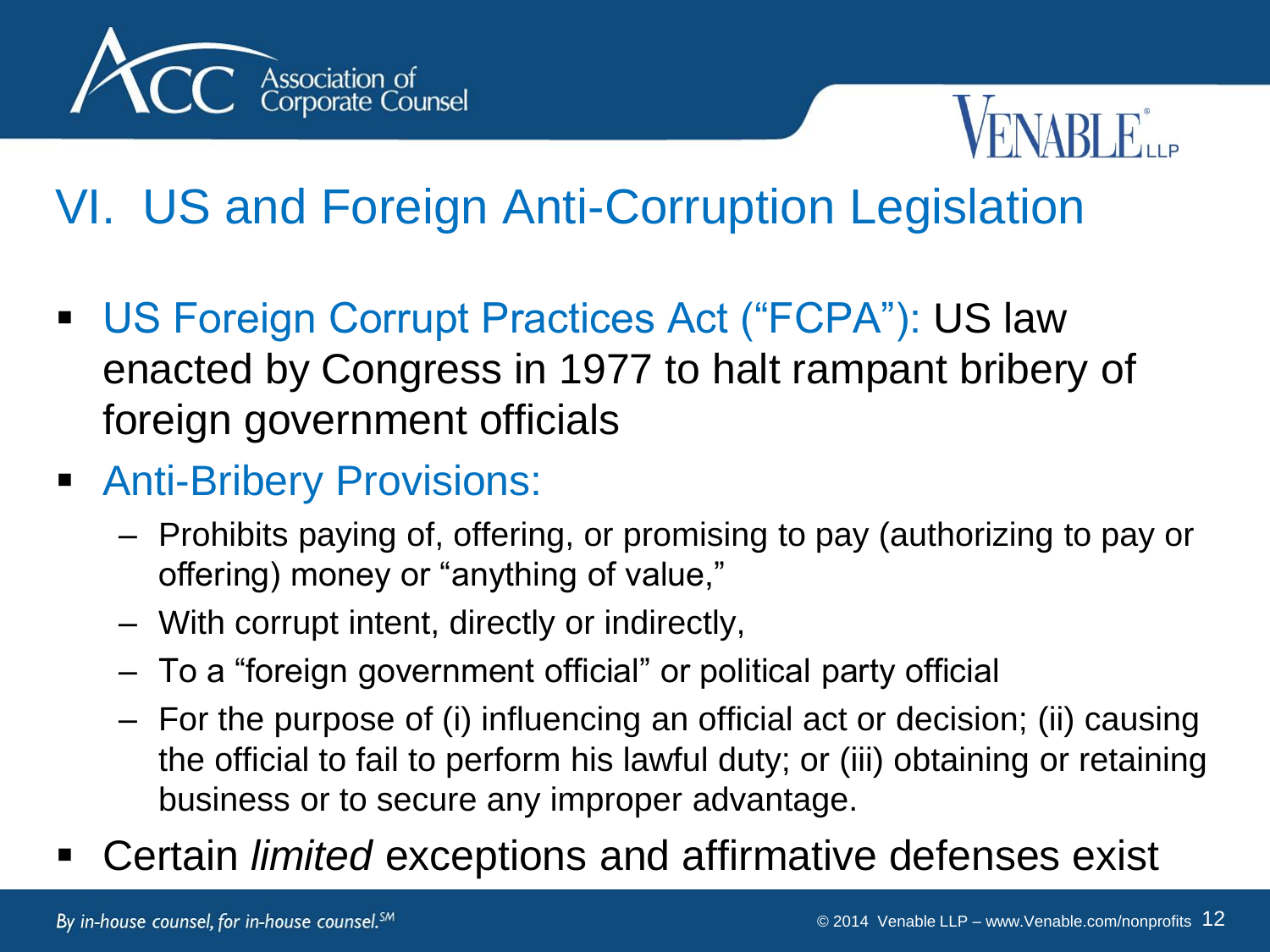



## VI. US and Foreign Anti-Corruption Legislation (cont'd.)

- Applicability of the FCPA:
	- Current "red flag" countries
	- Nonprofits **not** exempt
	- Who is a "foreign official"?
	- $-$  "Agency" relationship with partners abroad  $\rightarrow$  US-based nonprofit or association can be held liable for the acts of partners abroad under FCPA
	- Provision of "samples" or other incentives
- Other national and international anti-bribery laws
	- Local laws
	- UK Bribery Act
	- OECD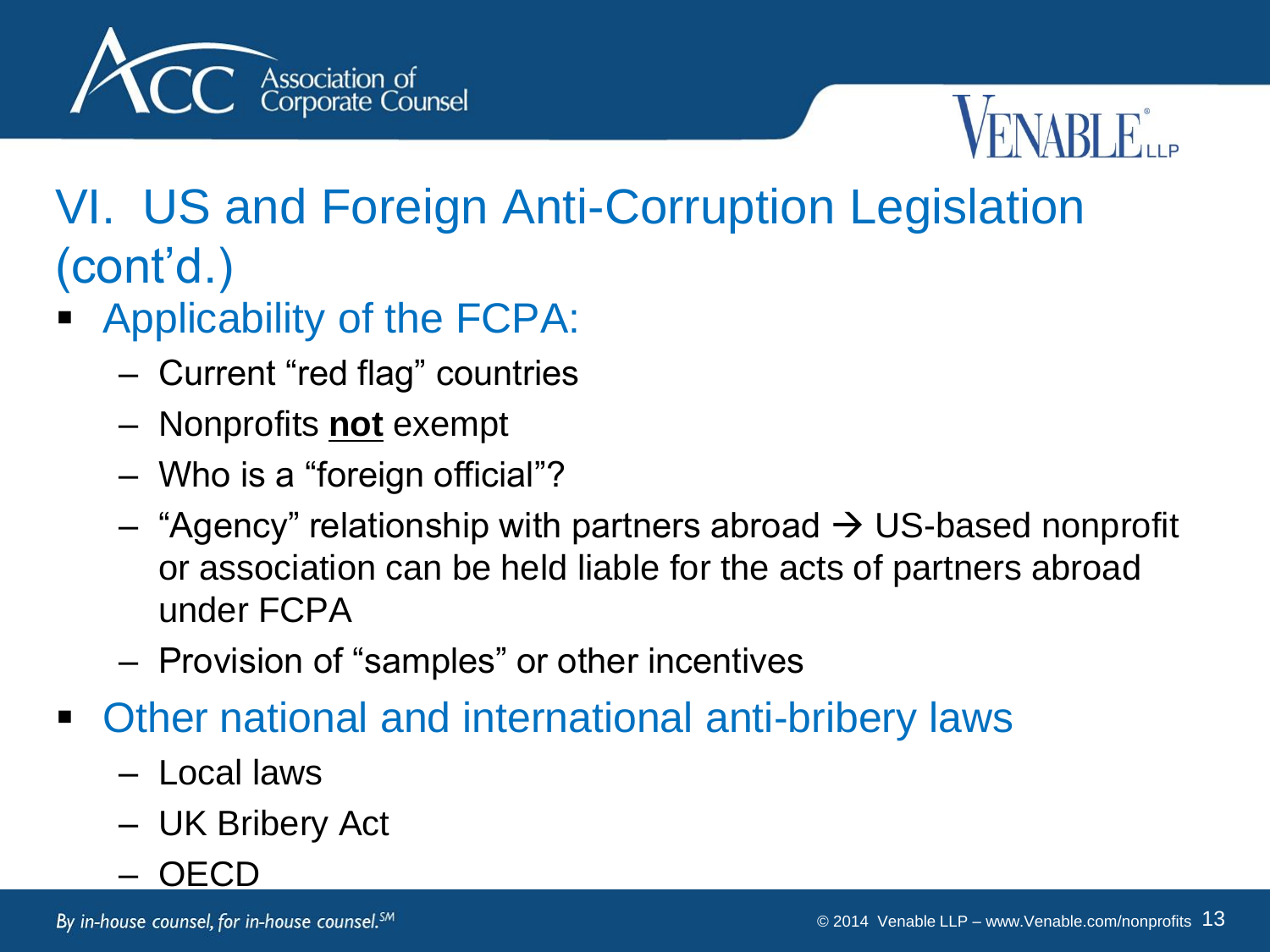



#### VII. Contract Considerations

- **Essential provisions for protecting your interests:** 
	- Careful review of any agreement or contract between your USbased nonprofit and a foreign entity is key
- A few "sticky" provisions:
	- Dispute resolution: Forum, place and type (e.g., mediation, arbitration, litigation)
	- Governing law: Excluding a "*conflicts of law provision*"
	- Language
	- Agency v. "Independent Contractor"
	- IP: Firm IP and copyright language
	- Termination provisions (always *in writing*)
	- *Always a country- and fact-specific analysis*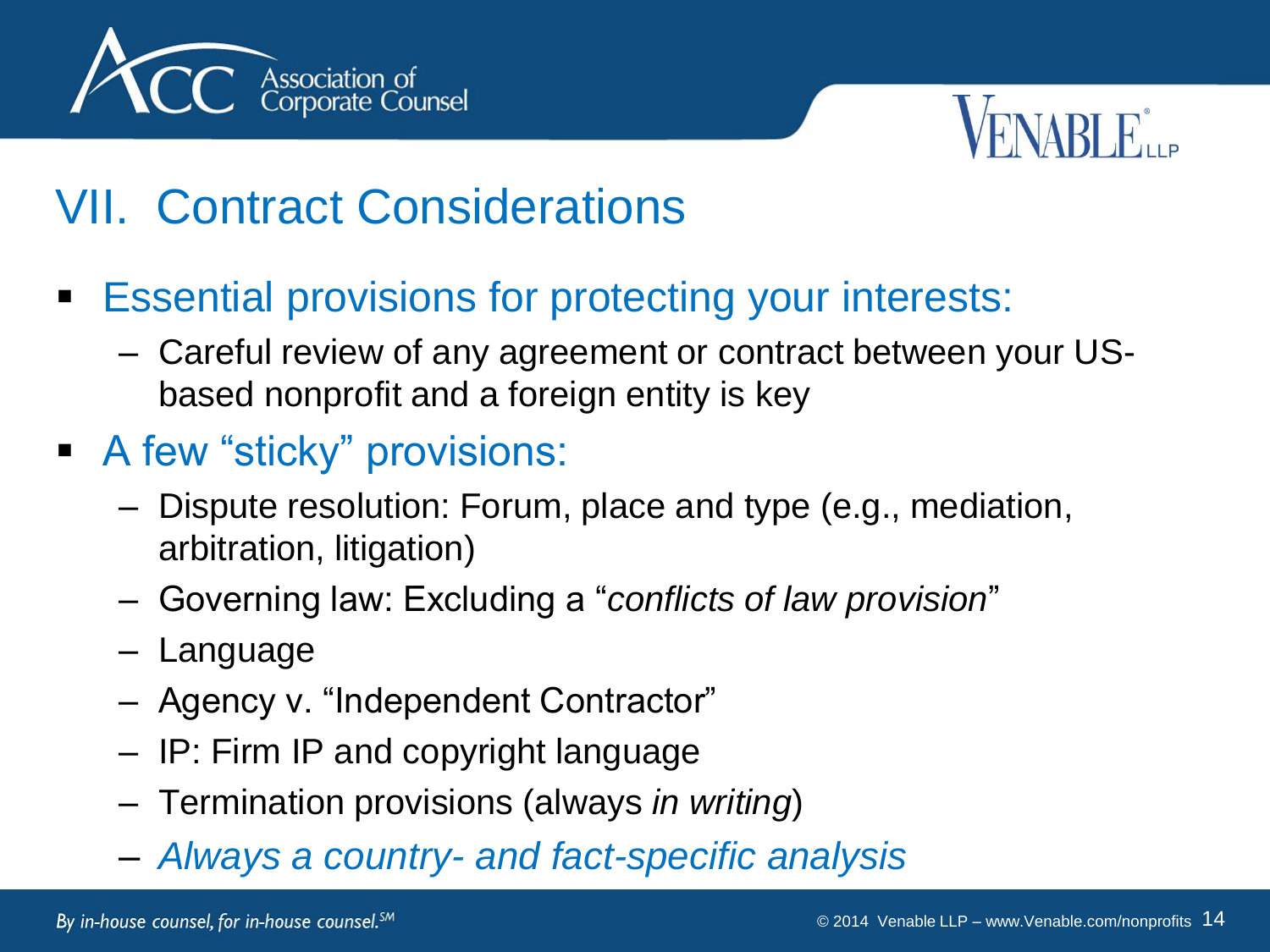



#### VIII. Tax and Accounting Issues

- Issues Regarding Taxation
	- International tax law questions
		- Often a driver in the analysis
	- Applicable tax treaty with the United States?
	- IRS rules that apply to US tax-exempt nonprofits will apply similarly to nonprofit's international activities
	- Acceptable audit standards for books and records
	- Some countries impose restrictions on outflows of currency (e.g., some East Asian countries)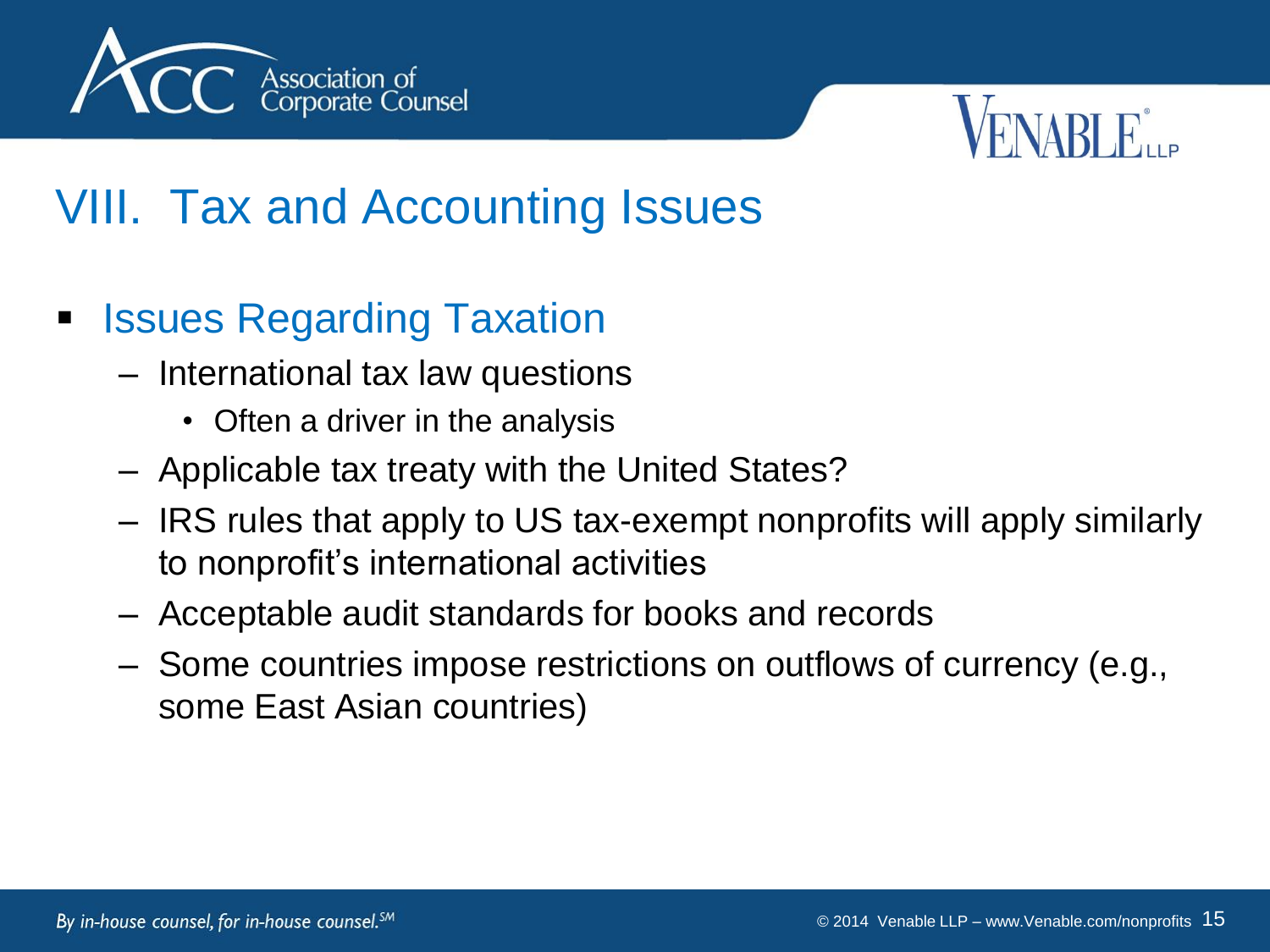



## VIII. Tax: Understanding Financial Reporting **Requirements**

- **Non-US operations may also require the filing of either or both of the** following two Forms, depending on structure
	- Treasury Dept. Form 926 is filed to report the formation of the foreign subsidiary
	- Treasury Dept. Form 5471 is filed to report the annual operations of a foreign subsidiary
- **Foreign Financial Accounts** 
	- Treasury Dept. Form 90-22.1
		- Filed by June 30 for prior year
		- Not filed with your non-profit income tax return
		- Filed if aggregate foreign financial accounts exceed \$10,000
		- Includes foreign bank accounts, securities accounts, and mutual funds (reporting requirements for investment in foreign hedge funds or private equity funds unclear)
		- IRS initially deferred such reporting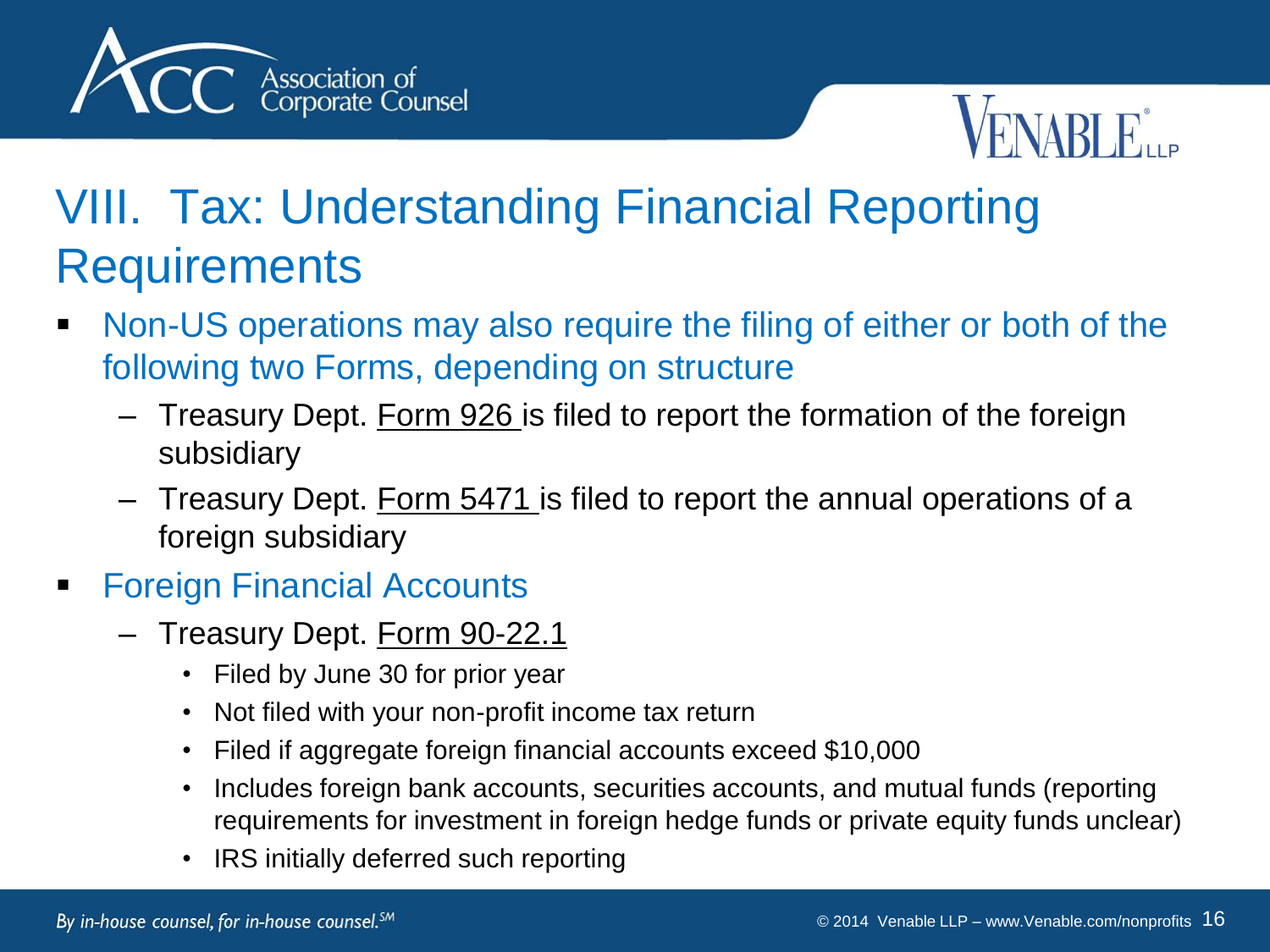



#### IX. Insurance and In-Country Employment **Considerations**

- Insurance Issues:
	- What is the scope of your association's coverage?
	- Per event? Differentiate among events
- **In-Country Employment:** 
	- Extent to which "employment" considerations come into play depends on type of entity or operations established
	- Use of Association Management Company or in-country partnership can often mean no need for employment of persons by US-based nonprofit in overseas operations
	- What are the local laws?
		- Acting in compliance with local laws is key.
	- "Employment at Will"
	- Background and due diligence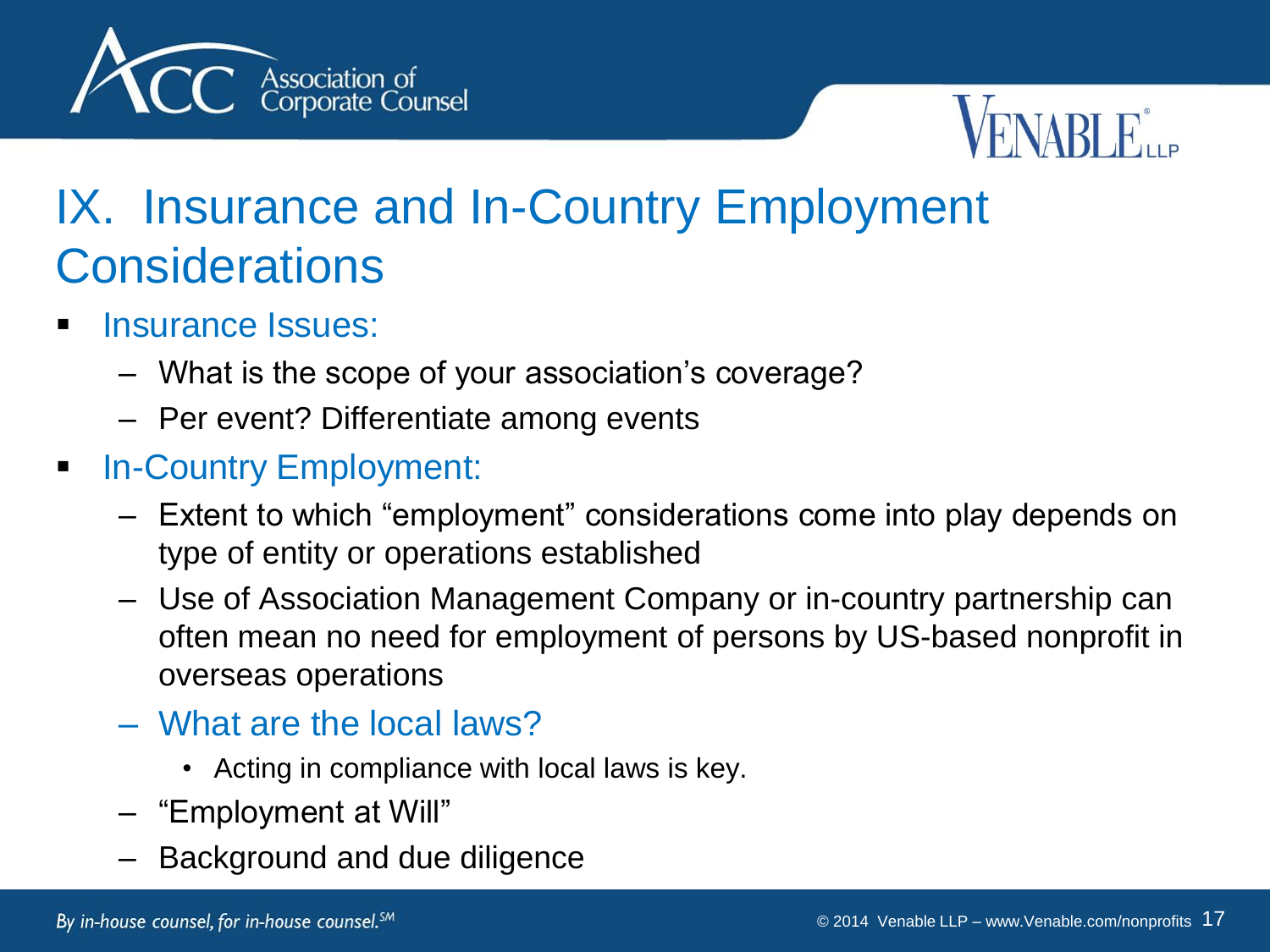



#### X. Other US Legal Considerations

- **US Export Controls and Economic Sanctions** 
	- Controls on "exports" or releases of US-origin goods, technology and services to certain destinations, entities and end users
	- Are you exporting computers, technology or other goods in support of your overseas venture? (Materials for a trade show; hand-carry items can be subject to controls)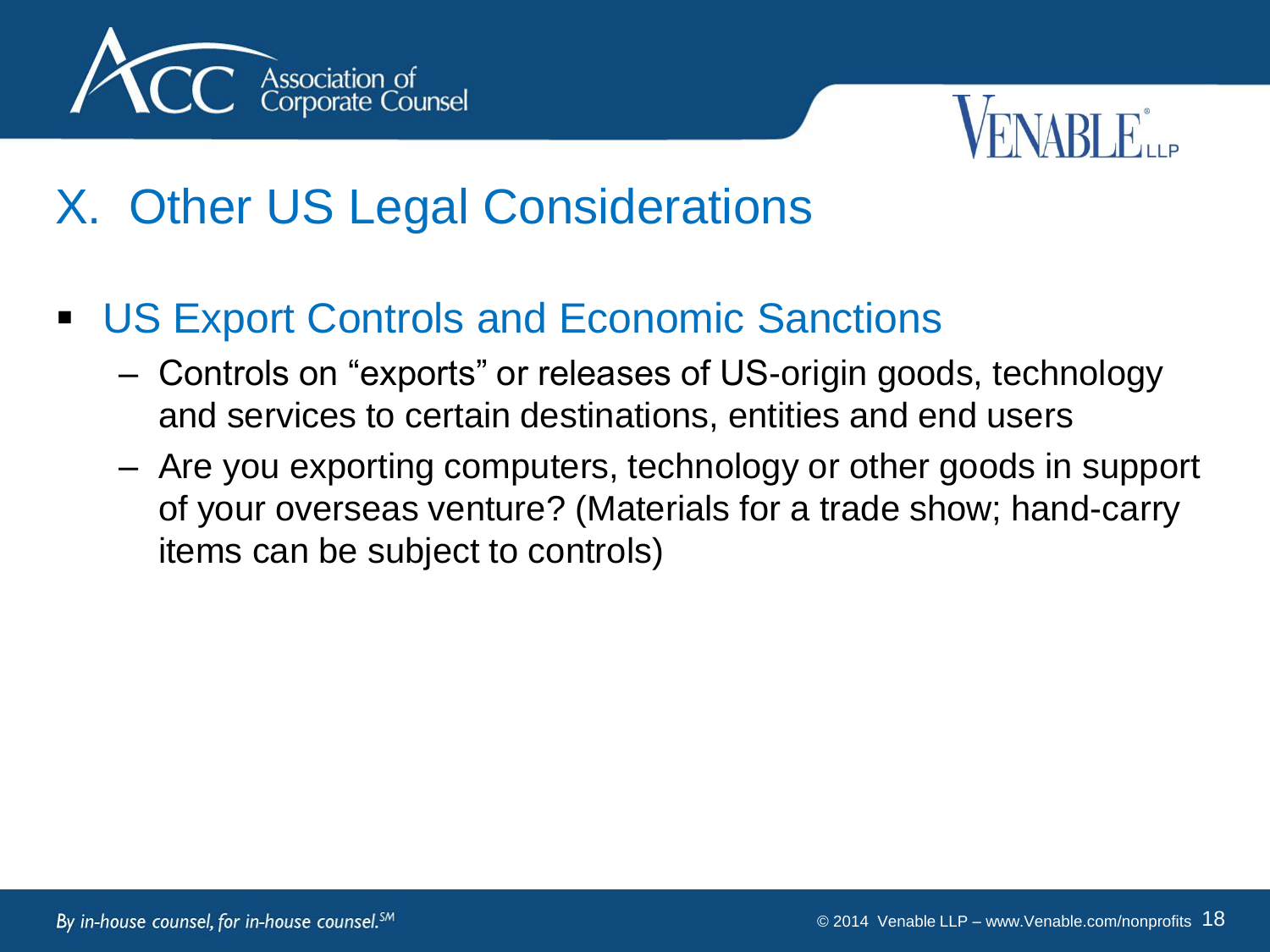



### X. Other US Legal Considerations

- US Economic Sanctions ("OFAC")
	- US sanctions are constantly changing and may affect ability to do business in certain countries and with nationals or entities based in those countries
		- Iran; Syria; Cuba; Sudan; N. Korea
		- Other "targeted" sanctions
	- Comprehensive sanctions prohibit most transactions with entities, persons, or governmental entities in those countries
	- "Targeted" sanctions: Specially Designated Persons
	- "Informational Materials" exemption
	- Transactional prohibitions